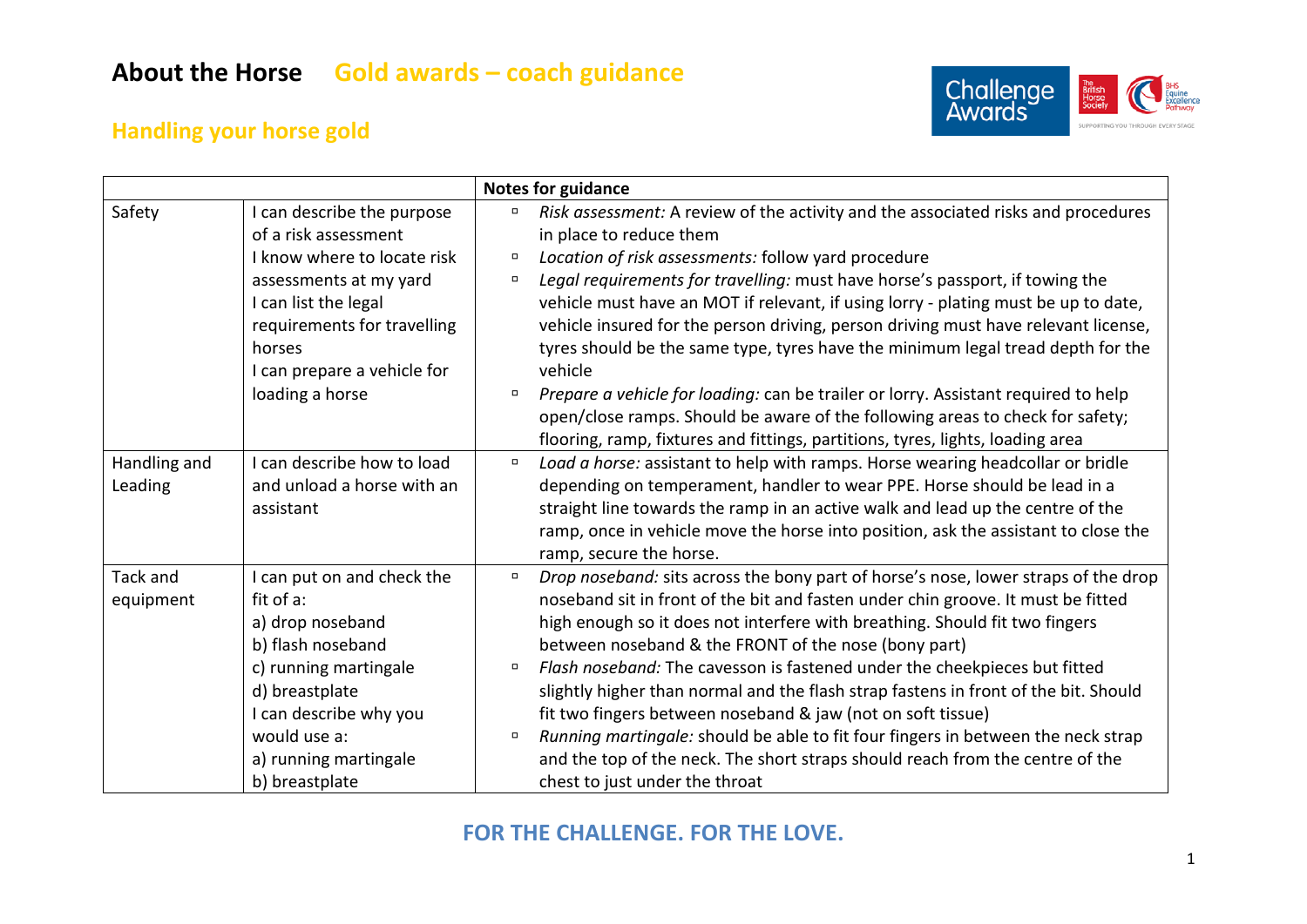# **About the Horse Gold awards – coach guidance**



| can put suitable travel<br>equipment on a horse | Breastplate: hunting or 5 point; should fit 4 fingers between top of the neck and<br>the neck strap and a fist between centre of breastplate and chest<br>Running martingale use: to stop your horse from lifting his head up past the point<br>$\Box$<br>of control when being ridden.<br>Breastplate use: prevents the saddle sliding back<br>Travel equipment: leather head collar, travel boots, tail guard, poll guard, tail<br>о<br>bandage. Suitability of rug dependent on weather can be discussed but doesn't<br>need to be fitted |
|-------------------------------------------------|----------------------------------------------------------------------------------------------------------------------------------------------------------------------------------------------------------------------------------------------------------------------------------------------------------------------------------------------------------------------------------------------------------------------------------------------------------------------------------------------------------------------------------------------|
|-------------------------------------------------|----------------------------------------------------------------------------------------------------------------------------------------------------------------------------------------------------------------------------------------------------------------------------------------------------------------------------------------------------------------------------------------------------------------------------------------------------------------------------------------------------------------------------------------------|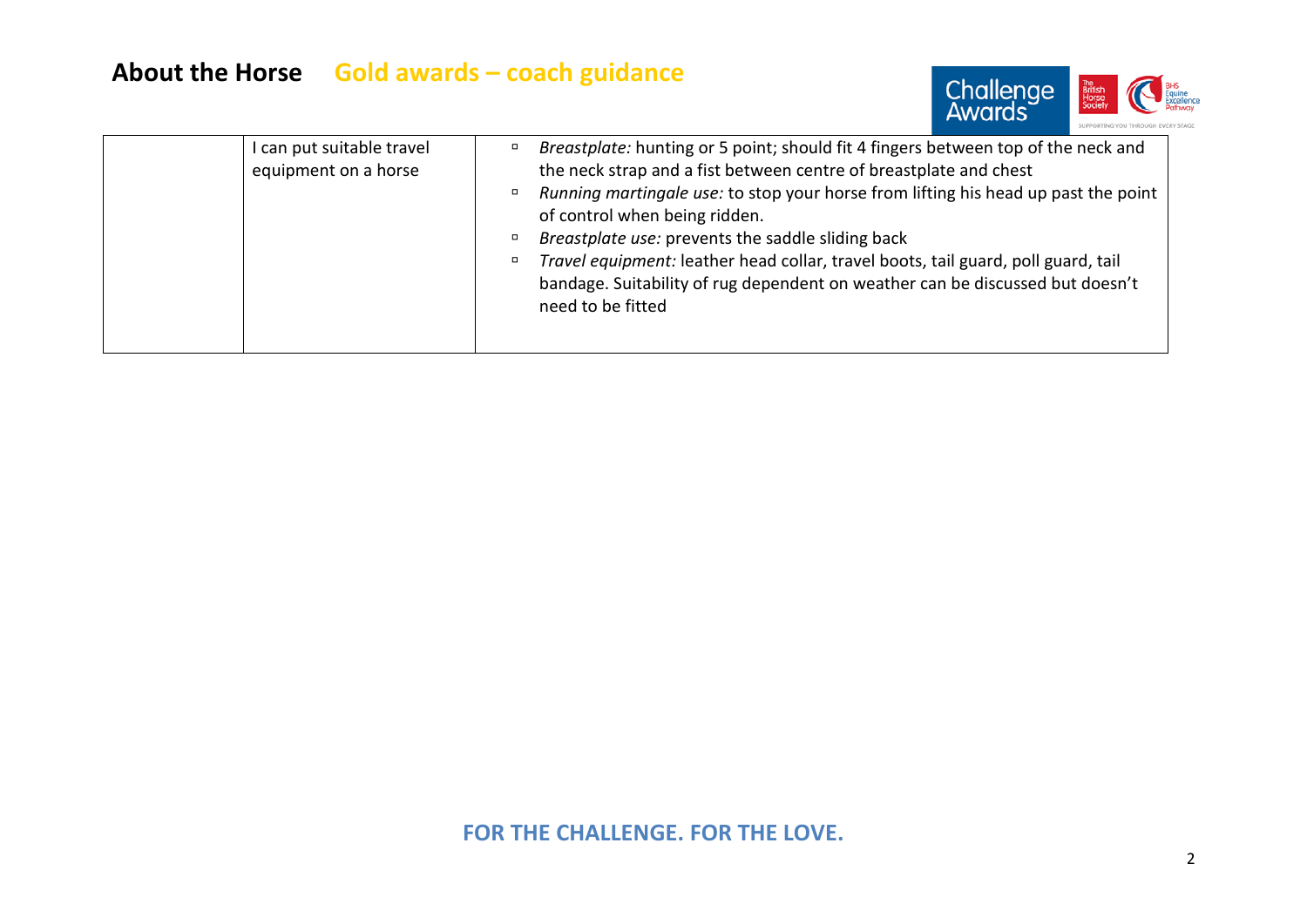

## **Knowing your horse gold**

|                |                                                                                                                                                                                                                                                                                                     | Notes for guidance                                                                                                                                                                                                                                                                                                                                                                                                                                                                                                                                                                                                                                                                                                                                                                                                                                                                                                                                                                                                                                                                        |
|----------------|-----------------------------------------------------------------------------------------------------------------------------------------------------------------------------------------------------------------------------------------------------------------------------------------------------|-------------------------------------------------------------------------------------------------------------------------------------------------------------------------------------------------------------------------------------------------------------------------------------------------------------------------------------------------------------------------------------------------------------------------------------------------------------------------------------------------------------------------------------------------------------------------------------------------------------------------------------------------------------------------------------------------------------------------------------------------------------------------------------------------------------------------------------------------------------------------------------------------------------------------------------------------------------------------------------------------------------------------------------------------------------------------------------------|
| Identification | I can list the information<br>recorded in a horse's passport<br>I can describe three methods<br>for identifying horses                                                                                                                                                                              | Passport: three of the following; silhouette of horse, horse's name, unique equine<br>$\Box$<br>life number, horse's breeding, vaccination records, microchip number, owner's<br>details, whether the horse is intended for human consumption<br>Identifying horses: microchip usually on neck located with scanner. Freeze mark<br>$\Box$<br>on back, shoulders or quarters, white in colour. Brand mark usually on quarters<br>or shoulders, dark in colour                                                                                                                                                                                                                                                                                                                                                                                                                                                                                                                                                                                                                             |
| Anatomy        | I know the location of major<br>bones:<br>a) scapula<br>b) spine<br>c) cannon<br>d) femur<br>e) humerus                                                                                                                                                                                             | Major bones: should be able to show you on a horse where the bones lie<br>$\Box$                                                                                                                                                                                                                                                                                                                                                                                                                                                                                                                                                                                                                                                                                                                                                                                                                                                                                                                                                                                                          |
| Health         | I know the signs of colic<br>I know the signs of lameness<br>I can put on a pair of stable<br>bandages<br>I can describe the appearance<br>of a horse that is:<br>a) underweight<br>b) overweight<br>c) healthy weight<br>I can weigh a horse<br>I can describe biosecurity<br>procedures on a yard | Signs of colic: three of the signs from the REACT graphic<br>$\Box$<br>Signs of lameness: three of the following; non weight bearing, pointing or resting<br>$\Box$<br>a front leg, reluctance to move, limping, nodding head in trot<br>Stable bandages: put on with Gamgee or fibregee. Participant should not kneel or<br>о<br>sit when applying bandage and be positioned at side of leg. Leg should be free<br>from dirt or shavings. Bandage should be under knee and down to fetlock, even<br>pressure, no kinks or wrinkles and a finger should fit in around edges of bandage<br>Describing appearance: not all detail listed below is required but should be able<br>$\Box$<br>to describe hips, ribs and neck as a minimum<br>Underweight: bones of spine, ribs and shoulder visible, no fat covering, quarters<br>$\Box$<br>sloping not round, hip bones sticking out, neck can look sunken<br>Overweight: cannot see or feel ribs, very round quarters, hip bones not visible,<br>$\Box$<br>channel running down centre of back, crest of neck will bulge and solid to touch |

#### **FOR THE CHALLENGE. FOR THE LOVE.**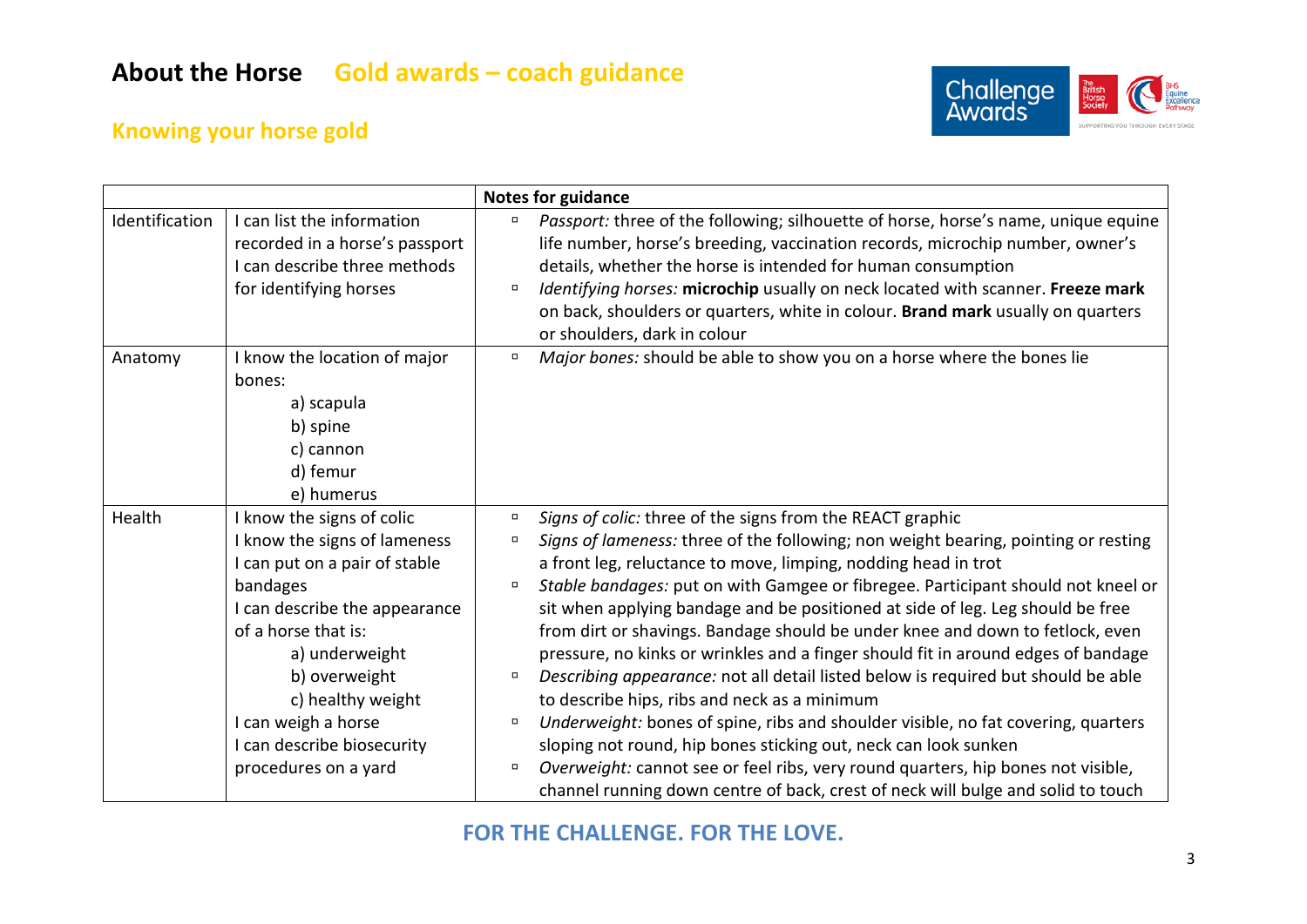

|           |                                                                                                                                                       | Healthy weight: ribs can be felt, quarters round in shape and hip bones just<br>0<br>visible, neck well covered and even topline<br>Weigh a horse: with weigh tape or weigh bridge<br>$\Box$<br>Biosecurity: three of the following; isolated for two weeks, TPR monitored, care<br>$\Box$<br>of horse limited to one or few people only, all equipment (mucking out tools,<br>grooming kit, buckets) kept separate, wash hands after handling horse, look for<br>signs of illness (cough, discharge, swelling, off food)                                                                                    |
|-----------|-------------------------------------------------------------------------------------------------------------------------------------------------------|--------------------------------------------------------------------------------------------------------------------------------------------------------------------------------------------------------------------------------------------------------------------------------------------------------------------------------------------------------------------------------------------------------------------------------------------------------------------------------------------------------------------------------------------------------------------------------------------------------------|
| Feeding   | can calculate the amount of<br>forage to feed a horse for<br>maintenance<br>I can identify three<br>ingredients that can be found<br>in a mix or cube | 2% of bodyweight<br>$\Box$<br>Mix or cube ingredients: oats, barley, maize, peas, carrots, chaff, oils<br>α                                                                                                                                                                                                                                                                                                                                                                                                                                                                                                  |
| Fittening | can outline the stages of a<br>nine week fittening<br>programme<br>I can list some factors that<br>may vary a fitness programme                       | Fittening programme: basic outline only week 1 to three low intensity work or<br>α<br>slow work (hacking in walk, gradually increase length of time up to one hour with<br>short trots and hill work if possible). Week four to five strength or stamina<br>building (hacking up to 90 mins, replace some hacks with schooling and lungeing).<br>Week seven to nine fast or speed work (hill work to include canter, interval and<br>specific discipline training)<br><i>Factors to consider:</i> two of the following; previous illness/injury, body condition<br>of the horse, age and type/breed of horse |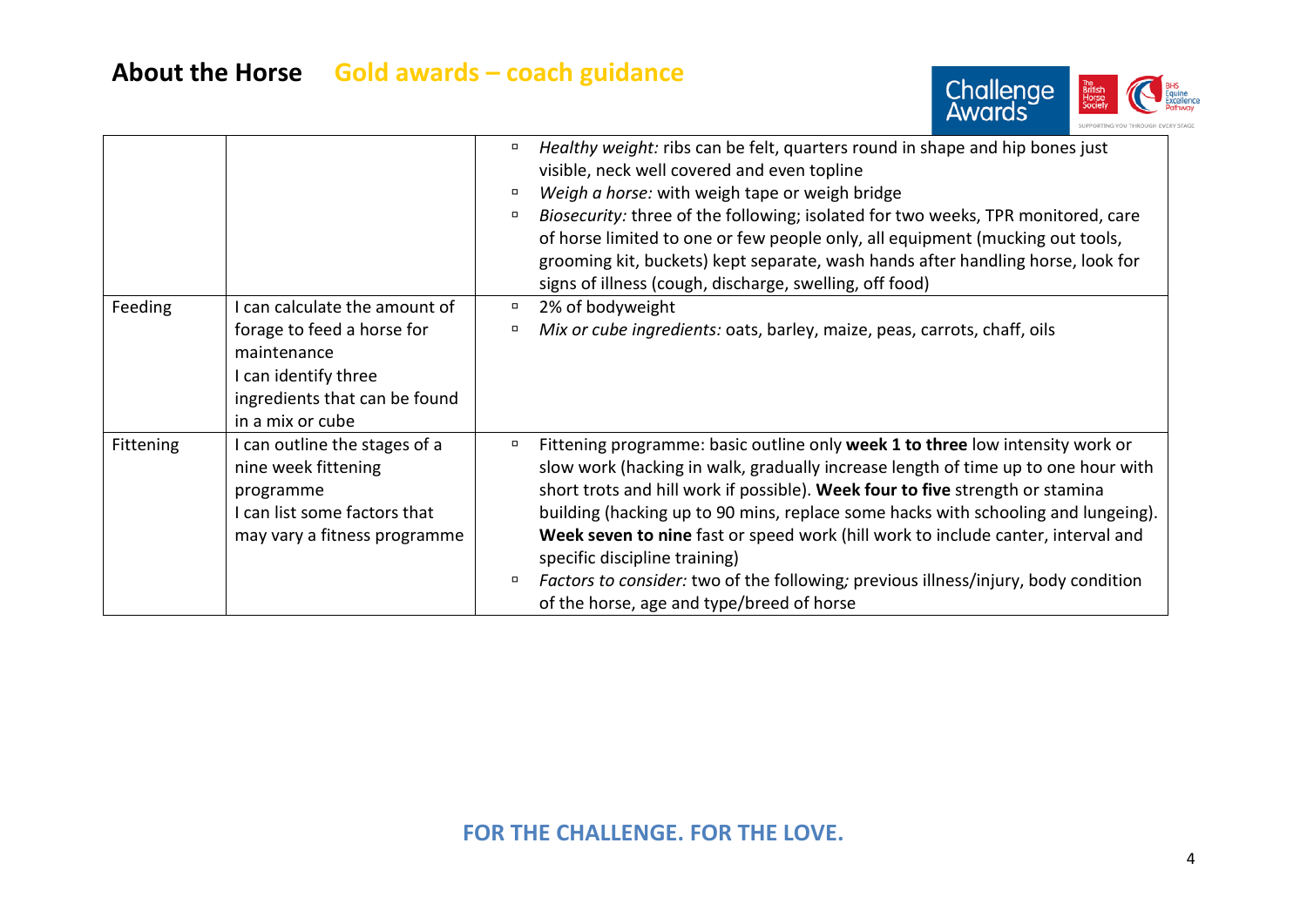

## **Caring for your horse gold**

|             |                                                                                                                                                                                                  | <b>Notes for guidance</b>                                                                                                                                                                                                                                                                                                                                                                                                                                                                                                                                                                                                                                                                                                                                                                                                                                                        |
|-------------|--------------------------------------------------------------------------------------------------------------------------------------------------------------------------------------------------|----------------------------------------------------------------------------------------------------------------------------------------------------------------------------------------------------------------------------------------------------------------------------------------------------------------------------------------------------------------------------------------------------------------------------------------------------------------------------------------------------------------------------------------------------------------------------------------------------------------------------------------------------------------------------------------------------------------------------------------------------------------------------------------------------------------------------------------------------------------------------------|
| Behaviour   | I can recognise signs of<br>stress:<br>a) in a field kept<br>horse<br>b) in a stabled<br>horse<br>I can describe the<br>following behaviours:<br>a) crib biting<br>b) wind sucking<br>c) weaving | Field kept horse: three of the following; pacing, barge at gate, gallop around,<br>O.<br>calling to others, moving around more than normal, not eating<br>Stabled horse: three of the following; pacing, not eating, banging door, pawing at<br>$\Box$<br>ground, walking while eating hay, barge out of stable, calling to others<br>Crib biting: horse grabs an object such as the top of the door with his top teeth<br>$\Box$<br>and pulls back gulping air in. Tell-tale teeth marks on the stable door or fence rails<br>Wind sucking: horse gulps in air without grasping an object. There may not be any<br>$\Box$<br>obvious signs<br>Weaving: horse usually stands with his head over the stable door and shifts his<br>$\Box$<br>weight from one front leg to the other quickly swinging his head from side to<br>side. This may wear his feet or shoes down unevenly |
| Stable care | I can describe a suitable<br>stable environment<br>I can give reasons why<br>good ventilation is<br>important in a stable yard                                                                   | Stable environment: four of the following; suitable ventilation, doorway large<br>$\Box$<br>enough for horse to fit through comfortably, doorway and roof high enough to<br>not bang head, stable door should open outwards, doors secured with two locks<br>(top and bottom), water buckets positioned against wall (or in a tyre), haynet<br>rings positions high enough so empty haynet doesn't hang too low, any fixtures<br>secured to wall, lights should have protective covers, light switches outside of<br>stable and weather proof covers, specific sizes of stable not necessary but should<br>recognise a horse will need a bigger size than a pony and they should be big<br>enough for to lie down and move around<br>Ventilation: stables are dusty, prevent respiratory problems<br>$\Box$                                                                      |
| Field care  | I can describe a suitable<br>field environment<br>I can list routine                                                                                                                             | Field environment: three of the following: approx. 1.5 to 2 acres per horse,<br>$\Box$<br>suitable cover of grazing, fencing in good repair, free from litter, holes weeds and<br>poisonous plants, poo picked regularly                                                                                                                                                                                                                                                                                                                                                                                                                                                                                                                                                                                                                                                         |

#### **FOR THE CHALLENGE. FOR THE LOVE.**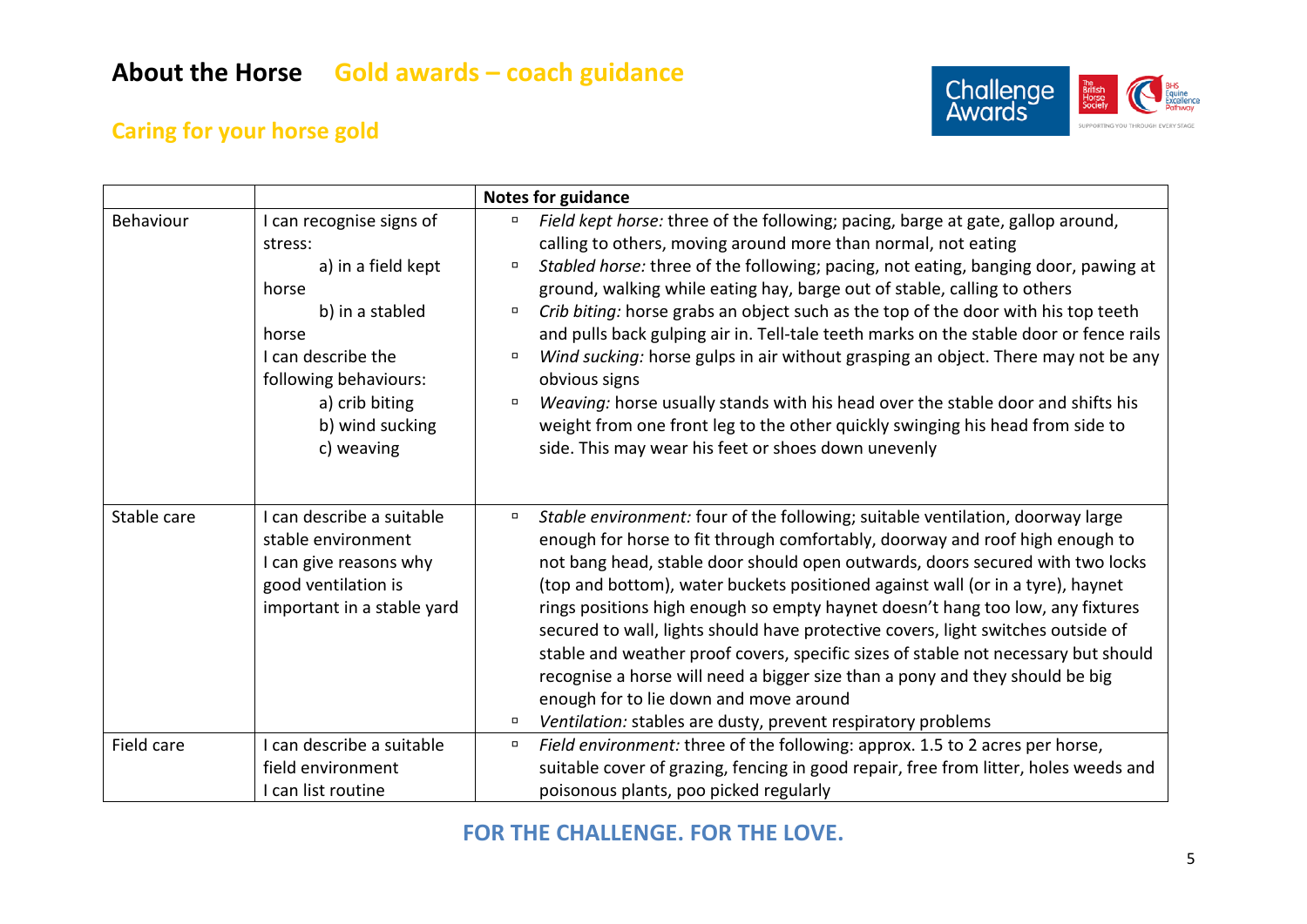# **About the Horse Gold awards – coach guidance**



|             | tasks to improve pasture                                                                                                                                                                         | <i>Improve pasture:</i> two of the following; poo pick regularly, paddocks rotated and<br>$\Box$<br>rested, harrow and roll (can be aware of this but not how and when to do it),<br>graze other animals on pasture                                                                                                                                                                                                                                                                                                                                                                                                                                                                                                                                                                                                                                                                                       |
|-------------|--------------------------------------------------------------------------------------------------------------------------------------------------------------------------------------------------|-----------------------------------------------------------------------------------------------------------------------------------------------------------------------------------------------------------------------------------------------------------------------------------------------------------------------------------------------------------------------------------------------------------------------------------------------------------------------------------------------------------------------------------------------------------------------------------------------------------------------------------------------------------------------------------------------------------------------------------------------------------------------------------------------------------------------------------------------------------------------------------------------------------|
| <b>Rugs</b> | I know why to use an<br>exercise sheet<br>I can put on an exercise<br>sheet                                                                                                                      | Exercise sheet: cold or wet weather if the horse is clipped<br>о<br>Put on exercise sheet: sheet should already be fitted to horse, follow instructions<br>from coach as to how it should be put on and secured, put on with a saddle                                                                                                                                                                                                                                                                                                                                                                                                                                                                                                                                                                                                                                                                     |
| Grooming    | I can describe how to bath<br>a horse<br>I can plait a mane<br>I can list the reasons for<br>clipping<br>I can describe some types<br>of clip<br>can describe how to care<br>for a clipped horse | Bathing: only if weather is warm enough. Done before a competition, or if horse<br>о<br>is very dirty or sweaty. Can be bathed with buckets or a hose, add shampoo to<br>bucket and sponge over, rinse until water runs clear. Sweat scraper used to<br>removes excess water. Cooler optional<br>Plaiting: doesn't have to be completed to industry speed/standard. Securing<br>$\Box$<br>plaits with bands is sufficient<br>When a horse should be clipped: when horse has grown a winter coat (around<br>$\Box$<br>September). Clip as and when coat grows through. Health reasons (thick coat)<br>Types of clip: two from the following: full, hunter, blanket, trace, chaser, neck and<br>belly<br>Care for a clipped horse: usually require rugging depending on time of year,<br>groom with rug folded back, exercise sheet may be required when hacking or<br>warming up depending on type of clip |